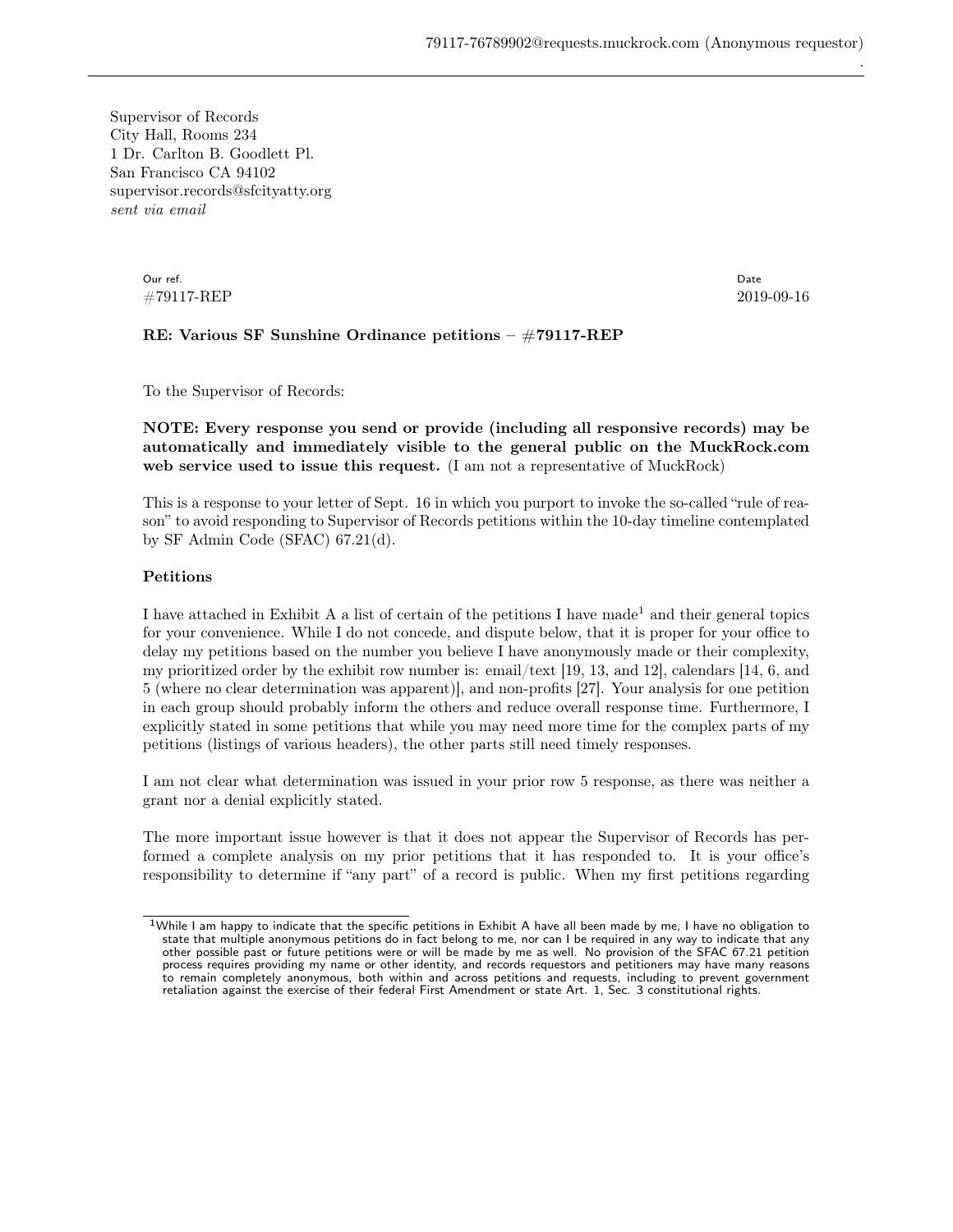emails and calendars were initially made, even though your office claimed<sup>[2](#page-1-0)</sup> that those petitions took an extraordinary amount of time (approx. 3 months each) due to research with its IT staff, it denied the petitions in whole, without even considering in your response the different kinds of metadata withheld, and even though there is some extremely basic metadata (like city employee email addresses in To/From/etc. fields) that are obviously public parts of records. In addition, the issue that non-Prop G calendars should be turned over was not even considered until I made a second petition for them.

Because your office does not appear to have considered these parts of records in my initial petitions, I am forced to write some of my currently pending petitions in a very verbose and, in your estimation, complex way. The Sunshine Ordinance forces the government to account for its claimed exemptions more specifically than the CPRA. Unlike the arguments of some under the CPRA, under the Sunshine Ordinance, even documents that are mostly redacted must still be turned over with whatever small amounts of non-exempt information they contain, and the Supervisor of Records needs to more thoroughly do its duty to identify those parts.

When you do provide your determination, please be clear whether you are granting my petition in any part (i.e. you have determined that any part of the record requested is public). There is no mootness provision in SFAC 67.21 for these determinations, even if an order is no longer needed, and moreover your written determinations of the public parts of records obviates the need for me to continue to file these petitions against each agency and each record request separately.<sup>[3](#page-1-1)</sup>

## Rule of reason

The rule of reason is primarily defined judicially<sup>[4](#page-1-2)</sup> by the Cal. Supreme Court in *Bruce v. Gregory* (1967) 65 Cal. 2d:

We therefore hold that the rights created by section 1892 of the Code of Civil Procedure and section 1227 of the Government Code, are, by their very nature, not absolute, but are subject to an implied rule of reason. Furthermore, this inherent reasonableness limitation should enable the custodian of public records to formulate regulations necessary to protect the safety of the records against theft, mutilation or accidental damage, to prevent inspection from interfering with the orderly function of his office and its employees, and generally to avoid chaos in the record archives.

and extended to what is now the CPRA in Rosenthal v. Hansen (1973) 34 Cal. App. 3d. Note that this rule applies to voluminous *productions*, not the *determinations* that agencies must provide within defined timelines in the CPRA. In that same vein, it would not apply to the Supervisor of Records' determinations under SFAC 67.21(d).

Petitions (or the act of responding to them) for a determination that records are public do not cause theft, mutilation or accidental damage, nor do they create chaos in record archives. The office of

<sup>2</sup>John Coté, September 5, 2019, Response to SOTF 19089.

<span id="page-1-1"></span><span id="page-1-0"></span><sup>3</sup>Note however when you deny a petition, that is not the final say on the matter. SFAC 67.21(e) explicitly contemplates that the Task Force can determine a record public even if your office refuses to respond or denies the petition. And courts can make records public regardless.

<span id="page-1-2"></span><sup>&</sup>lt;sup>4</sup> Attorney General's opinions on the CPRA are not legal precedent nor binding.